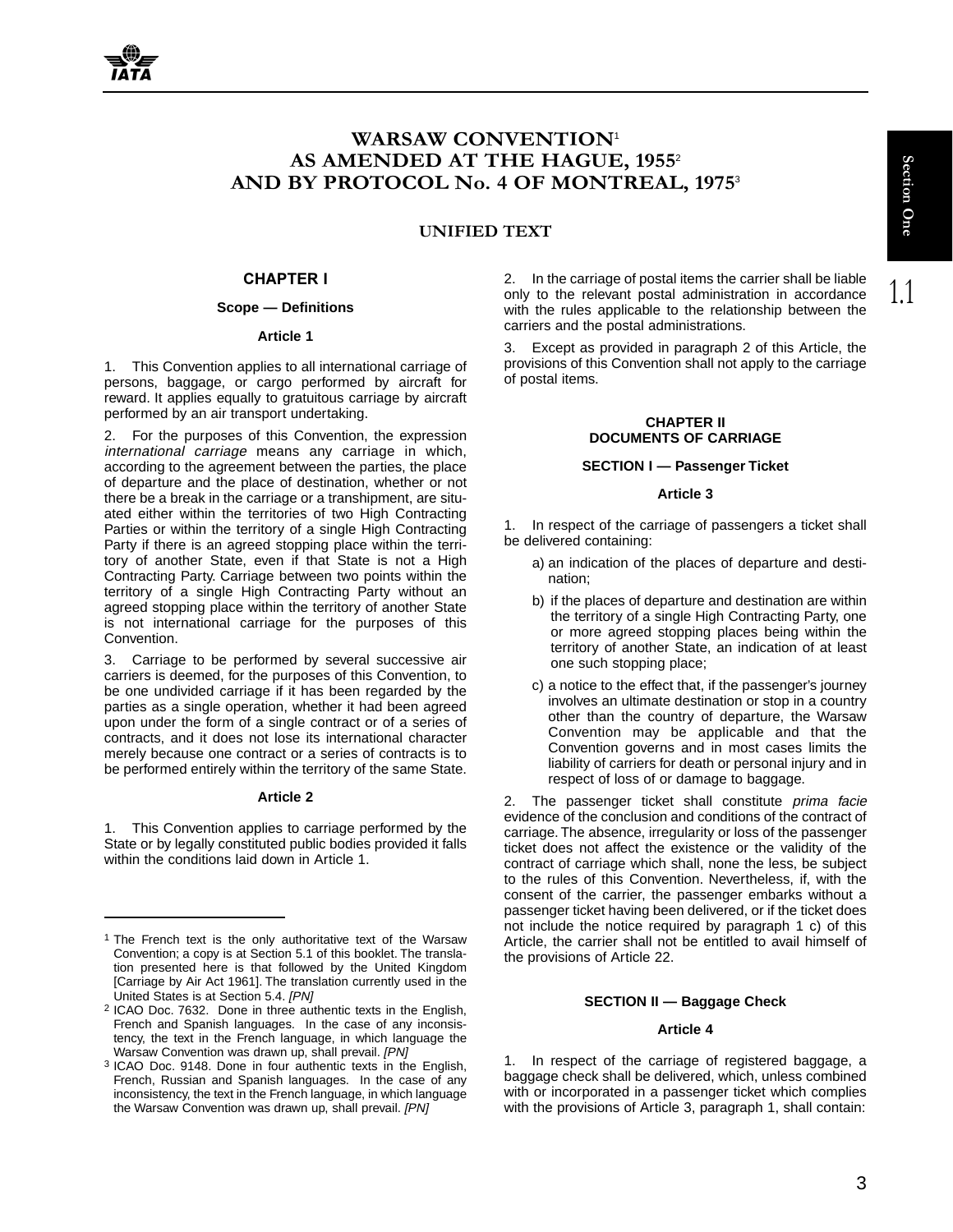- a) an indication of the places of departure and destination;
- b) if the places of departure and destination are within the territory of a single High Contracting Party, one or more agreed stopping places being within the territory of another State, an indication of at least one such stopping place;
- c) a notice to the effect that, if the carriage involves an ultimate destination or stop in a country other than the country of departure, the Warsaw Convention may be applicable and that the Convention governs and in most cases limits the liability of carriers in respect of loss of or damage to baggage.

2. The baggage check shall constitute prima facie evidence of the registration of the baggage and of the conditions of the contract of carriage. The absence, irregularity or loss of the baggage check does not affect the existence or the validity of the contract of carriage which shall, none the less, be subject to the rules of this Convention. Nevertheless, if the carrier takes charge of the baggage without a baggage check having been delivered or if the baggage check (unless combined with or incorporated in the passenger ticket which complies with the provisions of Article 3, paragraph 1 c)) does not include the notice required by paragraph 1 c) of this Article, he shall not be entitled to avail himself of the provisions of Article 22, paragraph 2.

## **Section III — Documentation Relating to Cargo**

#### **Article 5**

1. In respect of the carriage of cargo an air waybill shall be delivered.

2. Any other means which would preserve a record of the carriage to be performed may, with the consent of the consignor, be substituted for the delivery of an air waybill. If such other means are used, the carrier shall, if so requested by the consignor, deliver to the consignor a receipt for the cargo permitting identification of the consignment and access to the information contained in the record preserved by such other means.

3. The impossibility of using, at points of transit and destination, the other means which would preserve the record of the carriage referred to in paragraph 2 of this Article does not entitle the carrier to refuse to accept the cargo for carriage.

## **Article 6**

1. The air waybill shall be made out by the consignor in three original parts.

2. The first part shall be marked "for the carrier"; it shall be signed by the consignor. The second part shall be marked "for the consignee"; it shall be signed by the consignor and by the carrier. The third part shall be signed by the carrier and handed by him to the consignor after the cargo has been accepted.

3. The signature of the carrier and that of the consignor may be printed or stamped.

4. If, at the request of the consignor, the carrier makes out the air waybill, he shall be deemed, subject to proof to the contrary, to have done so on behalf of the consignor.

## **Article 7**

When there is more than one package:

- a) the carrier of cargo has the right to require the consignor to make out separate air waybills;
- b) the consignor has the right to require the carrier to deliver separate receipts when the other means referred to in paragraph 2 of Article 5 are used.

## **Article 8**

The air waybill and the receipt for the cargo shall contain:

- a) an indication of the places of departure and destination;
- b) if the places of departure and destination are within the territory of a single High Contracting Party, one or more agreed stopping places being within the territory of another State, an indication of at least one such stopping place; and
- c) an indication of the weight of the consignment.

## **Article 9**

Non-compliance with the provisions of Articles 5 to 8 shall not affect the existence or the validity of the contract of carriage, which shall, none the less, be subject to the rules of this Convention including those relating to limitation of liability.

## **Article 10**

1. The consignor is responsible for the correctness of the particulars and statements relating to the cargo inserted by him or on his behalf in the air waybill or furnished by him or on his behalf to the carrier for insertion in the receipt for the cargo or for insertion in the record preserved by the other means referred to in paragraph 2 of Article 5.

2. The consignor shall indemnify the carrier against all damage suffered by him, or by any other person to whom the carrier is liable, by reason of the irregularity, incorrectness or incompleteness of the particulars and statements furnished by the consignor or on his behalf.

3. Subject to the provisions of paragraphs 1 and 2 of this Article, the carrier shall indemnify the consignor against all damage suffered by him, or by any other person to whom the consignor is liable, by reason of the irregularity, incorrectness or incompleteness of the particulars and statements inserted by the carrier or on his behalf in the receipt

**1.1**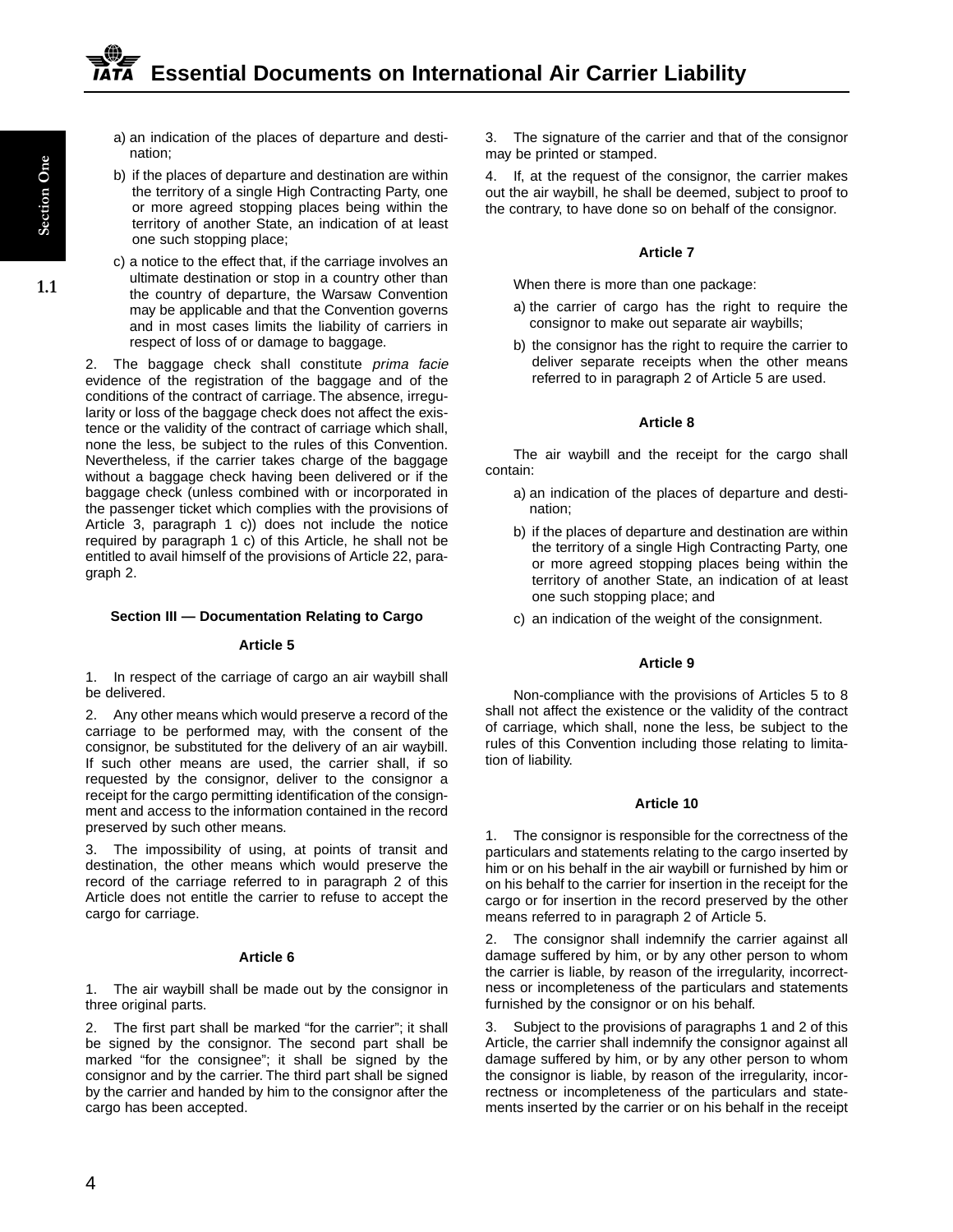

**1.1**

for the cargo or in the record preserved by the other means referred to in paragraph 2 of Article 5.

## **Article 11**

1. The air waybill or the receipt for the cargo is *prima* facie evidence of the conclusion of the contract, of the acceptance of the cargo and of the conditions of carriage mentioned therein.

2. Any statements in the air waybill or the receipt for the cargo relating to the weight, dimensions and packing of the cargo, as well as those relating to the number of packages, are *prima facie* evidence of the facts stated; those relating to the quantity, volume and condition of the cargo do not constitute evidence against the carrier except so far as they both have been, and are stated in the air waybill to have been, checked by him in the presence of the consignor, or relate to the apparent condition of the cargo.

## **Article 12**

1. Subject to his liability to carry out all his obligations under the contract of carriage, the consignor has the right to dispose of the cargo by withdrawing it at the airport of departure or destination, or by stopping it in the course of the journey on any landing, or by calling for it to be delivered at the place of destination or in the course of the journey to a person other than the consignee originally designated, or by requiring it to be returned to the airport of departure. He must not exercise this right of disposition in such a way as to prejudice the carrier or other consignors and he must repay any expenses occasioned by the exercise of this right.

2. If it is impossible to carry out the orders of the consignor the carrier must so inform him forthwith.

3. If the carrier obeys the orders of the consignor for the disposition of the cargo without requiring the production of the part of the air waybill or the receipt for the cargo delivered to the latter, he will be liable, without prejudice to his right of recovery from the consignor, for any damage which may be caused thereby to any person who is lawfully in possession of that part of the air waybill or the receipt for the cargo.

4. The right conferred on the consignor ceases at the moment when that of the consignee begins in accordance with Article 13. Nevertheless, if the consignee declines to accept the cargo, or if he cannot be communicated with, the consignor resumes his right of disposition.

# **Article 13**

1. Except when the consignor has exercised his right under Article 12, the consignee is entitled, on arrival of the cargo at the place of destination, to require the carrier to deliver the cargo to him, on payment of the charges due and on complying with the conditions of carriage.

2. Unless it is otherwise agreed, it is the duty of the carrier to give notice to the consignee as soon as the cargo arrives.

3. If the carrier admits the loss of the cargo, or if the cargo has not arrived at the expiration of seven days after the date on which it ought to have arrived, the consignee is entitled to enforce against the carrier the rights which flow from the contract of carriage.

## **Article 14**

The consignor and the consignee can respectively enforce all the rights given them by Articles 12 and 13, each in his own name, whether he is acting in his own interest or in the interest of another, provided that he carries out the obligations imposed by the contract of carriage.

# **Article 15**

1. Articles 12, 13 and 14 do not affect either the relations of the consignor and the consignee with each other or the mutual relations of third parties whose rights are derived either from the consignor or from the consignee.

2. The provisions of Articles 12, 13 and 14 can only be varied by express provision in the air waybill or the receipt for the cargo.

# **Article 16**

1. The consignor must furnish such information and such documents as are necessary to meet the formalities of customs, octroi or police before the cargo can be delivered to the consignee. The consignor is liable to the carrier for any damage occasioned by the absence, insufficiency or irregularity of any such information or documents, unless the damage is due to the fault of the carrier, his servants or agents.

2. The carrier is under no obligation to enquire into the correctness or sufficiency of such information or documents.

# **CHAPTER III**

# **Liability of the Carrier**

# **Article 17**

The carrier is liable for damage sustained in the event of the death or wounding of a passenger or any other bodily injury suffered by a passenger, if the accident which caused the damage so sustained took place on board the aircraft or in the course of any of the operations of embarking or disembarking.

# **Article 18**

The carrier is liable for damage sustained in the event of the destruction or loss of, or damage to, any registered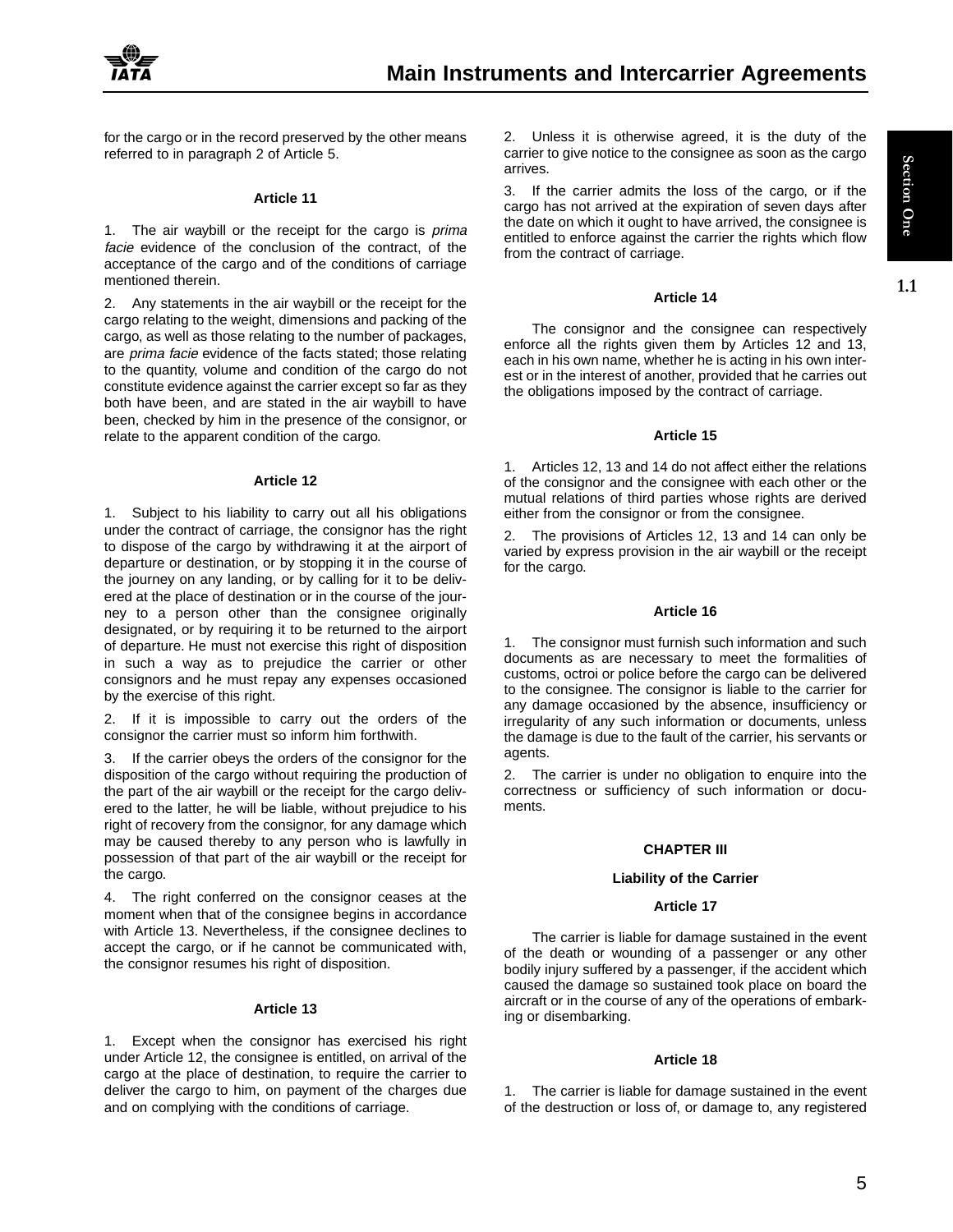**Section One Section One**

baggage, if the occurrence which caused the damage so sustained took place during the carriage by air.

2. The carrier is liable for damage sustained in the event of the destruction or loss of, or damage to, cargo upon condition only that the occurrence which caused the damage so sustained took place during the carriage by air.

However, the carrier is not liable if he proves that the destruction, loss of, or damage to, the cargo resulted solely from one or more of the following:

- a) inherent defect, quality or vice of that cargo;
- b) defective packing of that cargo performed by a person other than the carrier or his servants or agents;
- c) an act of war or an armed conflict;
- d) an act of public authority carried out in connexion with the entry, exit or transit of the cargo.

4. The carriage by air within the meaning of the preceding paragraphs of this Article comprises the period during which the baggage or cargo is in the charge of the carrier, whether in an airport or on board an aircraft, or, in the case of a landing outside an airport, in any place whatsoever.

The period of the carriage by air does not extend to any carriage by land, by sea or by river performed outside an airport. If, however, such carriage takes place in the performance of a contract for carriage by air, for the purpose of loading, delivery or transhipment, any damage is presumed, subject to proof to the contrary, to have been the result of an event which took place during the carriage by air.

## **Article 19**

The carrier is liable for damage occasioned by delay in the transportation by air of passengers, baggage, or cargo.

## **Article 20**

In the carriage of passengers and baggage, and in the case of damage occasioned by delay in the carriage of cargo, the carrier shall not be liable if he proves that he and his servants and agents have taken all necessary measures to avoid the damage or that it was impossible for them to take such measures.

## **Article 21**

1. In the carriage of passengers and baggage, if the carrier proves that the damage was caused by or contributed to by the negligence of the person suffering the damage the Court may, in accordance with the provisions of its own law, exonerate the carrier wholly or partly from his liability.

2. In the carriage of cargo, if the carrier proves that the damage was caused by or contributed to by the negligence or other wrongful act or omission of the person claiming compensation, or the person from whom he derives his rights, the carrier shall be wholly or partly exonerated from his liability to the claimant to the extent that such negligence or wrongful act or omission caused or contributed to the damage.

## **Article 22**<sup>4</sup>

1. In the carriage of persons the liability of the carrier for each passenger is limited to the sum of two hundred and fifty thousand francs (16 600 Special Drawing Rights). Where, in accordance with the law of the Court seised of the case, damages may be awarded in the form of periodical payments, the equivalent capital value of the said payments shall not exceed two hundred and fifty thousand francs. Nevertheless, by special contract, the carrier and the passenger may agree to a higher limit of liability.

- 2. a) In the carriage of registered baggage, the liability of the carrier is limited to a sum of two hundred and fifty francs (17 Special Drawing Rights) per kilogramme, unless the passenger or consignor has made, at the time when the package was handed over to the carrier, a special declaration of interest in delivery at destination and has paid a supplementary sum if the case so requires. In that case the carrier will be liable to pay a sum not exceeding the declared sum, unless he proves that that sum is greater than the passenger's or consignor's actual interest in delivery at destination.
	- b) In the carriage of cargo, the liability of the carrier is limited to a sum of 17 Special Drawing Rights per kilogramme, unless the consignor has made, at the time when the package was handed over to the carrier, a special declaration of interest in delivery at destination and has paid a supplementary sum if the case so requires. In that case the carrier will be liable to pay a sum not exceeding the declared sum, unless he proves that the sum is greater than the consignor's actual interest in delivery at destination.
	- c) In the case of loss, damage or delay of part of registered baggage or cargo, or of any object contained therein, the weight to be taken into consideration in determining the amount to which the carrier's liability is limited shall be only the total weight of the package or packages concerned. Nevertheless, when the loss, damage or delay of a part of the registered baggage or cargo, or of an object contained therein, affects the value of other packages covered by the same baggage check or the same air waybill, the total weight of such package or packages shall also be taken into consideration in determining the limit of liability.

3. As regards objects of which the passenger takes charge himself the liability of the carrier is limited to five thousand francs (332 Special Drawing Rights) per passenger.

4. The limits prescribed in this article shall not prevent the court from awarding, in accordance with its own law, in addition, the whole or part of the court costs and of the

\_\_\_\_\_\_\_\_\_\_\_\_\_\_\_\_\_\_\_\_\_\_\_\_\_\_

<sup>4</sup> Montreal Additional Protocol No. 2 amends paragraphs 1, 2 and 3 of Article 22 by replacing the amounts expressed in francs by amounts expressed in Special Drawing Rights as indicated in italics. This Protocol also amends paragraph 5. (For amended text, see Section 5.7.) [PN]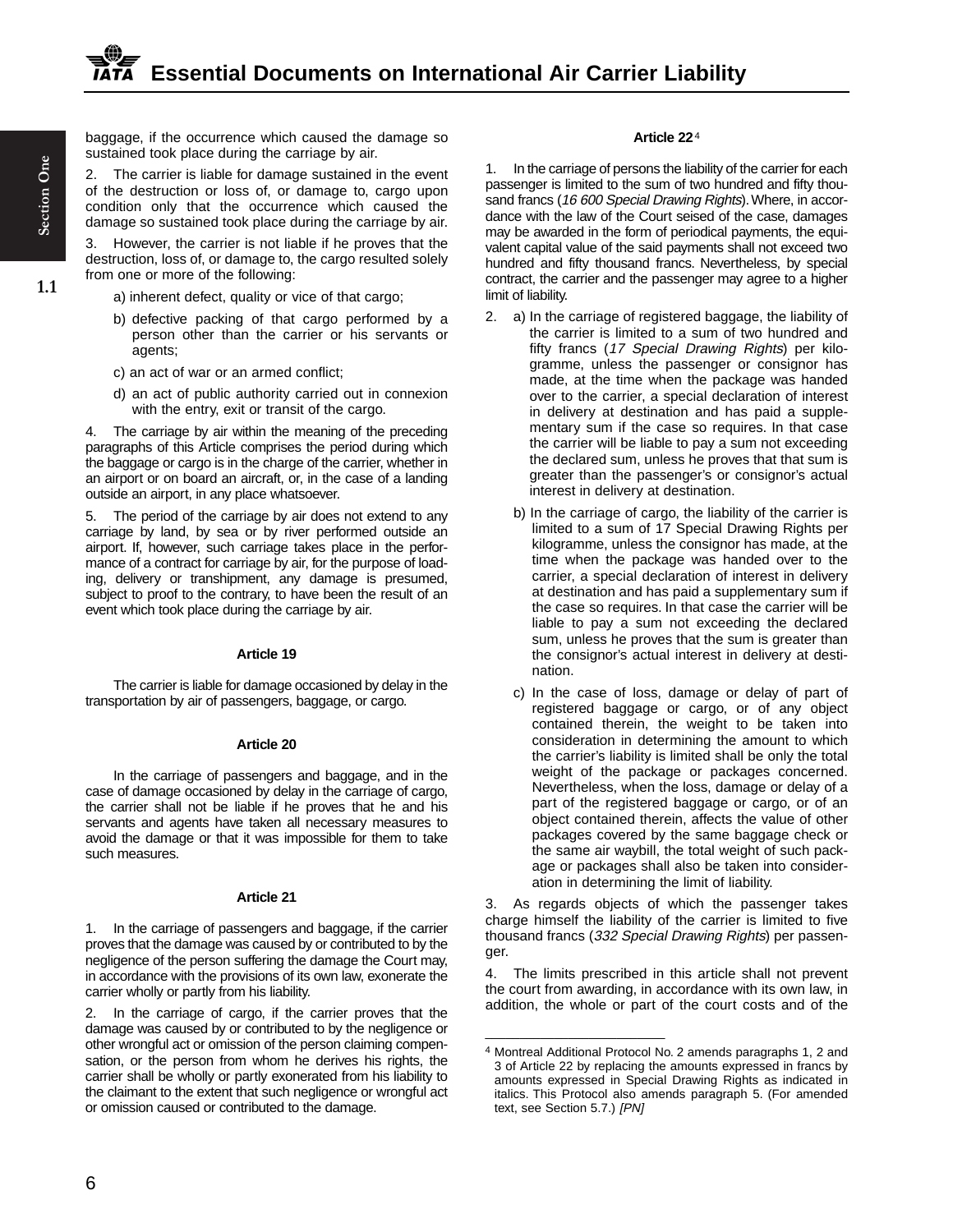other expenses of the litigation incurred by the plaintiff. The foregoing provision shall not apply if the amount of the damages awarded, excluding court costs and other expenses of the litigation, does not exceed the sum which the carrier has offered in writing to the plaintiff within a period of six months from the date of the occurrence causing the damage, or before the commencement of the action, if that is later.

5. The sums mentioned in francs in this Article shall be deemed to refer to a currency unit consisting of sixty-five and a half milligrammes of gold of millesimal fineness nine hundred. These sums may be converted into national currencies in round figures. Conversion of the sums into national currencies other than gold shall, in case of judicial proceedings, be made according to the gold value of such currencies at the date of the judgment.

6. The sums mentioned in terms of the Special Drawing Right in this Article shall be deemed to refer to the Special Drawing Right as defined by the International Monetary Fund. Conversion of the sums into national currencies shall, in case of judicial proceedings, be made according to the value of such currencies in terms of the Special Drawing Right at the date of the judgment. The value of a national currency, in terms of the Special Drawing Right, of a High Contracting Party which is a Member of the International Monetary Fund, shall be calculated in accordance with the method of valuation applied by the International Monetary Fund, in effect at the date of the judgment, for its operations and transactions. The value of a national currency, in terms of the Special Drawing Right, of a High Contracting Party which is not a Member of the International Monetary Fund, shall be calculated in a manner determined by that High Contracting Party.

Nevertheless, those States which are not Members of the International Monetary Fund and whose law does not permit the application of the provisions of paragraph 2 b) of Article 22 may, at the time of ratification or accession or at any time thereafter, declare that the limit of liability of the carrier in judicial proceedings in their territories is fixed at a sum of two hundred and fifty monetary units per kilogramme. This monetary unit corresponds to sixty-five and a half milligrammes of gold of millesimal fineness nine hundred. This sum may be converted into the national currency concerned in round figures.The conversion of this sum into the national currency shall be made according to the law of the State concerned.

## **Article 23**

1. Any provision tending to relieve the carrier of liability or to fix a lower limit than that which is laid down in this Convention shall be null and void, but the nullity of any such provision does not involve the nullity of the whole contract, which shall remain subject to the provisions of this Convention.

2. Paragraph 1 of this Article shall not apply to provisions governing loss or damage resulting from the inherent defect, quality or vice of the cargo carried.

## **Article 24**

1. In the carriage of passengers and baggage, any action for damages, however founded, can only be brought subject to the conditions and limits set out in this Convention, without prejudice to the question as to who are the persons who have the right to bring suit and what are their respective rights.

2. In the carriage of cargo, any action for damages, however founded, whether under this Convention or in contract or in tort or otherwise, can only be brought subject to the conditions and limits of liability set out in this Convention without prejudice to the question as to who are the persons who have the right to bring suit and what are their respective rights. Such limits of liability constitute maximum limits and may not be exceeded whatever the circumstances which gave rise to the liability.

#### **Article 25**

In the carriage of passengers and baggage, the limits of liability specified in Article 22 shall not apply if it is proved that the damage resulted from an act or omission of the carrier, his servants or agents, done with intent to cause damage or recklessly and with knowledge that damage would probably result; provided that, in the case of such act or omission of a servant or agent, it is also proved that he was acting within the scope of his employment.

#### **Article 25A**

1. If an action is brought against a servant or agent of the carrier arising out of damage to which this Convention relates, such servant or agent, if he proves that he acted within the scope of his employment, shall be entitled to avail himself of the limits of liability which that carrier himself is entitled to invoke under Article 22.

2. The aggregate of the amounts recoverable from the carrier, his servants and agents, in that case, shall not exceed the said limits.

3. In the carriage of passengers and baggage, the provisions of paragraphs 1 and 2 of this Article shall not apply if it is proved that the damage resulted from an act or omission of the servant or agent done with intent to cause damage or recklessly and with knowledge that damage would probably result.

#### **Article 26**

1. Receipt by the person entitled to the delivery of baggage or cargo without complaint is prima facie evidence that the same have been delivered in good condition and in accordance with the document of carriage.

2. In the case of damage, the person entitled to delivery must complain to the carrier forthwith after the discovery of the damage, and, at the latest, within seven days from the date of receipt in the case of baggage and fourteen days from the date of receipt in the case of cargo. In the case of delay the complaint must be made at the latest within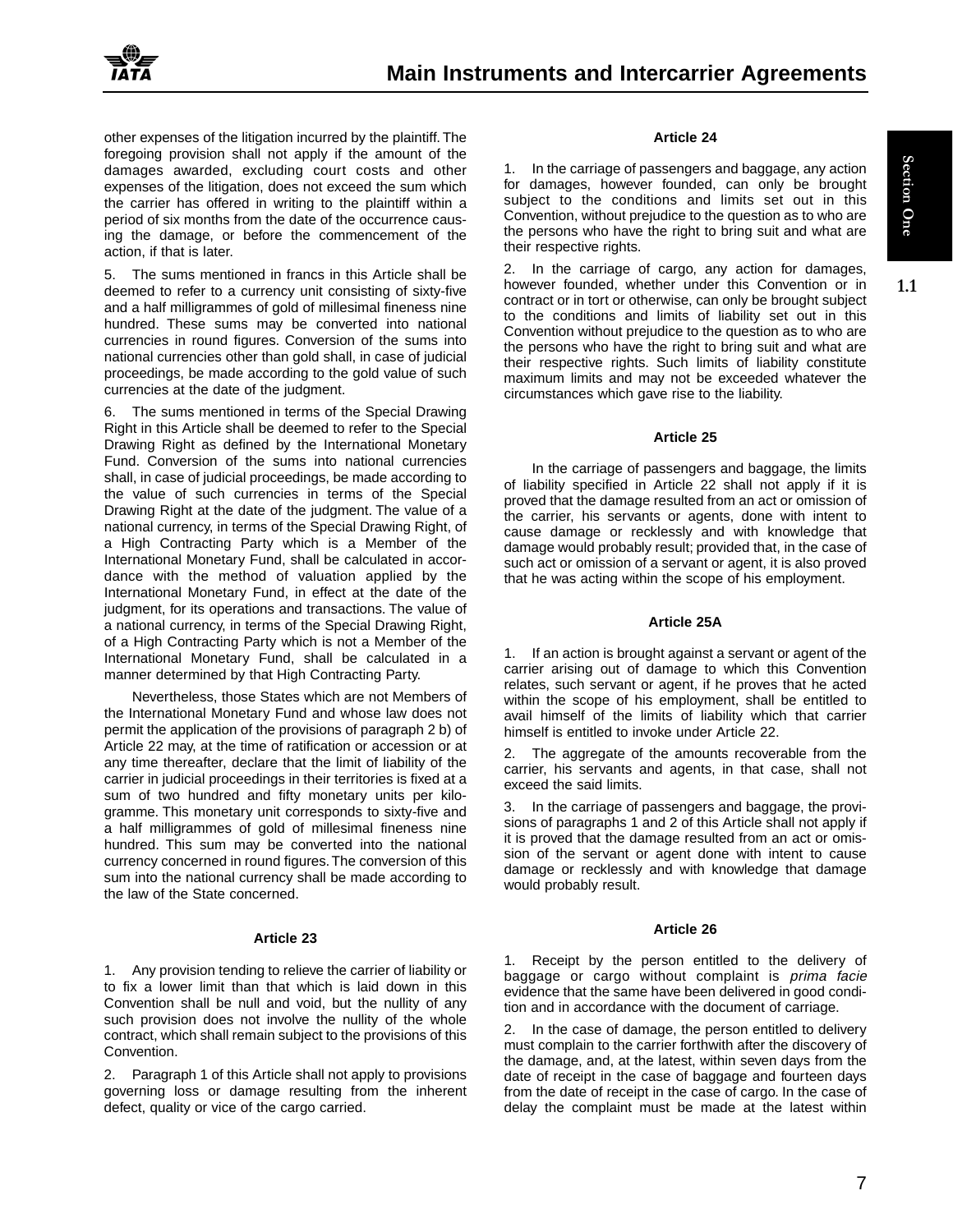**Section One Section One**

**1.1**

twenty-one days from the date on which the baggage or cargo have been placed at his disposal.

3. Every complaint must be made in writing upon the document of carriage or by separate notice in writing dispatched within the times aforesaid.

4. Failing complaint within the times aforesaid, no action shall lie against the carrier, save in the case of fraud on his part.

## **Article 27**

In the case of the death of the person liable, an action for damages lies in accordance with the terms of this Convention against those legally representing his estate.

#### **Article 28**<sup>5</sup>

1. An action for damages must be brought, at the option of the plaintiff, in the territory of one of the High Contracting Parties, either before the court having jurisdiction where the carrier is ordinarily resident or has his principal place of business, or has an establishment by which the contract has been made, or before the court having jurisiction at the place of destination.

2. Questions of procedure shall be governed by the law of the court seised of the case.

## **Article 29**

1. The right to damages shall be extinguished if an action is not brought within 2 (two) years, reckoned from the date of arrival at the destination, or from the date on which the aircraft ought to have arrived, or from the date on which the carriage stopped.

2. The method of calculating the period of limitation shall be determined by the law of the court seised of the case.

## **Article 30**

1. In the case of carriage to be performed by various successive carriers and falling within the definition set out in the third paragraph of Article 1, each carrier who accepts passengers, baggage or cargo is subject to the rules set out in this Convention, and is deemed to be one of the contracting parties to the contract of carriage insofar as the contract deals with that part of the carriage which is performed under his supervision.

2. In the case of transportation of this nature, the passenger or his representative can take action only against the carrier who performed the carriage during which the accident or the delay occurred, save in the case where, by express agreement, the first carrier has assumed liability for the whole journey.

\_\_\_\_\_\_\_\_\_\_\_\_\_\_\_\_\_\_\_\_\_\_\_\_

3. As regards baggage or cargo, the passenger or consignor will have a right of action against the first carrier, and the passenger or consignee who is entitled to delivery will have a right of action against the last carrier, and further, each may take action against the carrier who performed the carriage during which the destruction, loss, damage, or delay took place. These carriers will be jointly and severally liable to the passenger or to the consignor or consignee.

## **Article 30A**

Nothing in this Convention shall prejudice the question whether a person liable for damage in accordance with its provisions has a right of recourse against any other person.

## **CHAPTER IV**

## **Provisions Relating to Combined Carriage**

## **Article 31**

1. In the case of combined carriage performed partly by air and partly by any other mode of carriage, the provisions of this Convention shall apply only to the carriage by air, provided that the carriage by air falls within the terms of Article 1.

2. Nothing in this Convention shall prevent the parties in the case of combined carriage from inserting in the document of air carriage conditions relating to other modes of carriage, provided that the provisions of this Convention are observed as regards the carriage by air.

## **CHAPTER V**

## **General and Final Provisions**

## **Article 32**

Any clause contained in the contract and all special agreements entered into before the damage occurred by which the parties purport to infringe the rules laid down by this Convention, whether by deciding the law to be applied, or by altering the rules as to jurisdiction, shall be null and void. Nevertheless for the carriage of cargo arbitration clauses are allowed, subject to this Convention, if the arbitration is to take place within one of the jurisdictions referred to in the first paragraph of Article 28.

#### **Article 33**

Except as provided in paragraph 3 of Article 5, nothing in this Convention shall prevent the carrier either from refusing to enter into any contract of carriage or from making regulations which do not conflict with the provisions of this Convention.

<sup>5</sup> The United States' text of this Article is at Section 5.4. [PN]